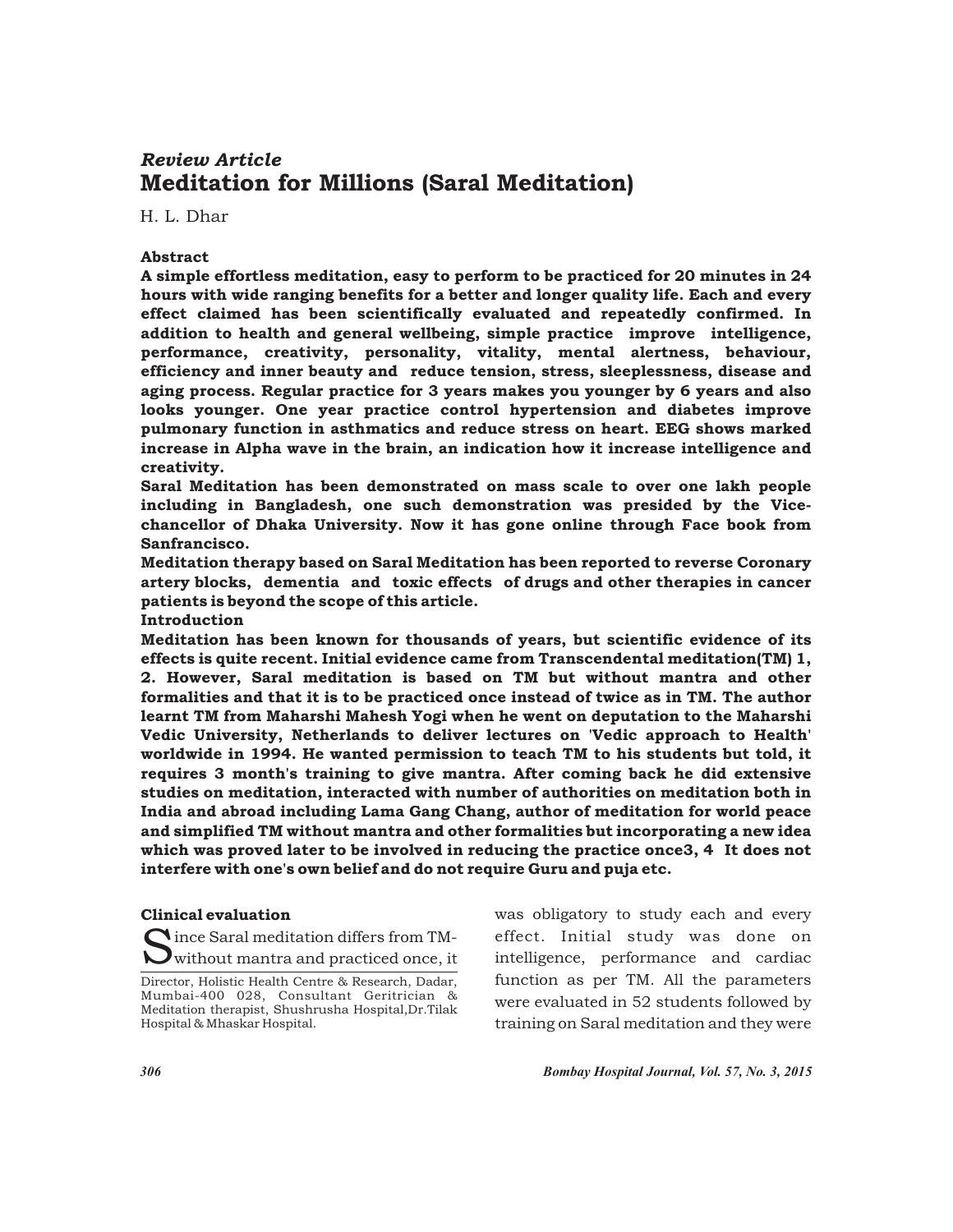told to practice morning and evening for 20 minutes and those studies would be repeated after one year. However, during the repeat study after about 15 months, it was revealed that majority of the students practiced only once as they had to report for duty early in the morning and the author had nothing to say. But when analysis was done by the statistician it was found to be significant on intelligence and performance but it;s effect on blood pressure and heart rate did not change<sup>5</sup> which was expected as all of them were young girls admitted after thorough health examination. This was followed by extensive studies involving all research staff as well as his PhD students over the years using parameters of TM and beyond with wide ranging effect which has been 6 reviewed recently with 44 references. Simple practice has been reported to increase mental alertness and confidence, $^{3,7}$  reduce disease and aging process,<sup>8,9</sup> blood pressure, blood sugar and keeps the heart in check. $10$  It improve behaviour and relationship and  $memory^{11 \cdot 13}$  and reduce stress, sleeplessness and loneliness in the elderly.<sup>13-15</sup> One year practice control blood pressure in hypertensive, blood sugar in diabetics and reduce bronchomotor tone in asthmatics.<sup>16-18</sup> One of the outstanding finding was regular practice for 3 years makes you younger by 6 years and also look younger.<sup>8,11,12,15,19</sup> It brings out inner quality and beauty making you look better and fresher, younger and smarter with increased alertness.<sup>3,7</sup> Another land mark work first time anywhere was, one year practice increases Alpha wave in the brain

and balances action between right and left brain.15,19

## Mechanism of action

Saral meditation is based on facts and attempt has been made to explain the mechanism of action. It has been reported in literature that 95% of world population function in Beta level of the brain wave for normal activities and less than 5% highly intelligent people can perform in Alpha level.<sup>20</sup> Based on this the author took a research project at Bombay Hospital on 'Effect of Saral meditation on EEG' in collaboration with EEG dept.<sup>14</sup> volunteers were selected aged between 45-60 years. No one had any brain disorder or head injury. All of them were subjected to EEG, However, only 11 had reported. Then they were given Saral meditation, asked them to practice for 20 minutes daily preferably in the morning. After one year EEG was repeated but only 9 reported. Result showed marked increase in Alpha wave compared to control in the same individuals 21 and co-ordinates between left and right brain.<sup>15</sup>

A number of endocrine reactions have been identified in meditative response of Buddhist meditation including blood levels of lactate, cortisol and norepinephrine resulting in a state of decreased tension-an anxiety symptom in normal subjects'.<sup>22</sup> Increased levels of gamma amino butyric acid (GABA), melatonin and dihydroepiendrosterone (DHE) have been reported in TM.<sup>23</sup> GABA is an inhibitory neurotransmitter causing tranquillising effect acting through specific areas of brain. Melatonin has been associated with variety of functions in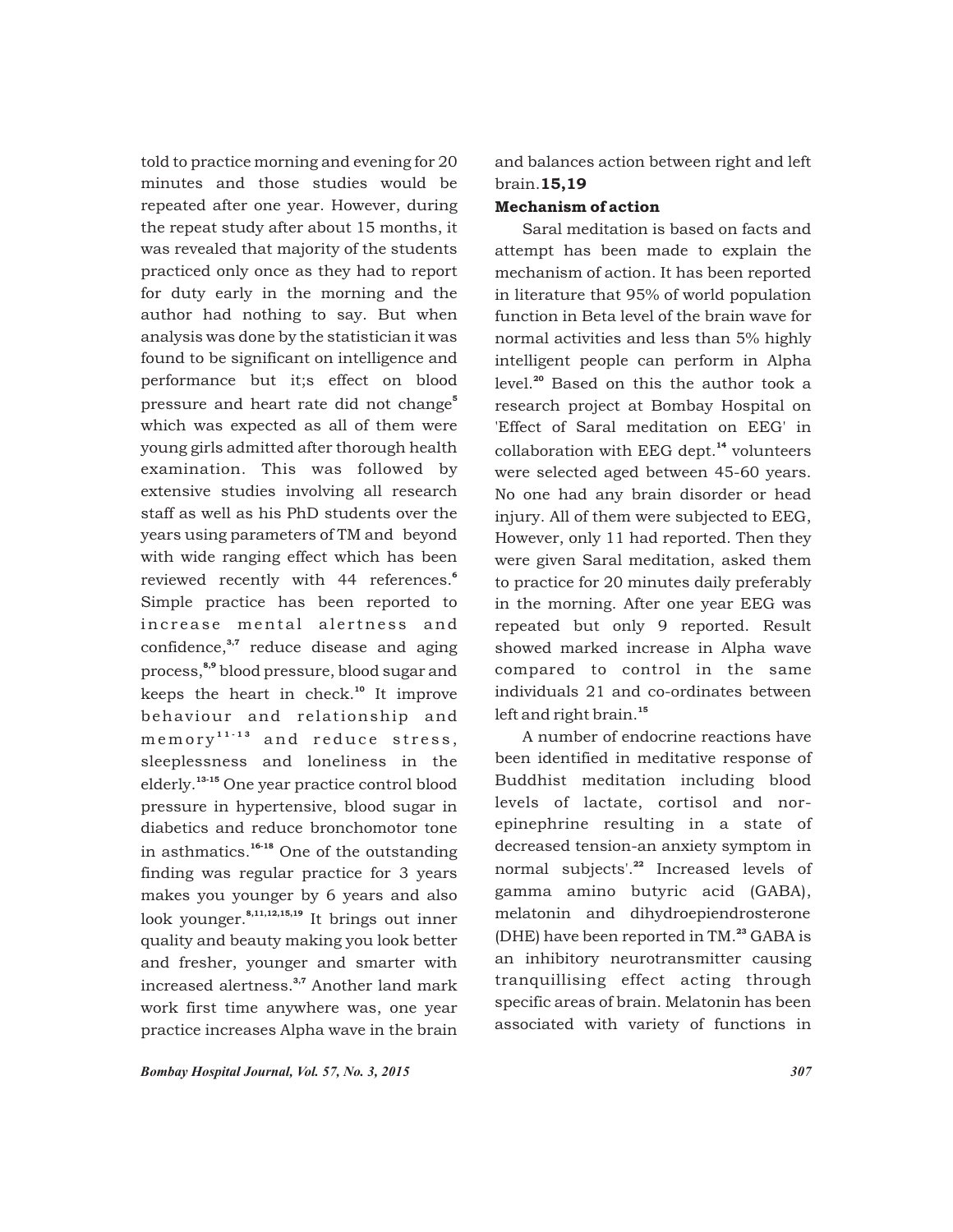maintaining health and age related disease. DHE is an anti-stress hormone. Apart from sex hormones, many other hormones are produced in the brain; most important is endorphin of particular interest. Beta endorphin, body's pain killer are produced in the pituitary and hypothalamus and their levels are increased during meditation.<sup>24</sup> Endorphin secreted during meditation also reverses the aging process. $15$  One of the important effect of Saral meditation is increasing memory 1 and reverse memory loss<sup>25</sup> which could be due to endorphine by keeping the brain cells intact and healthy.<sup>26</sup>

It has been reported that TM and mindfulness meditation based stress reduction may produce clinically significant reduction in systolic and diastolic blood pressure through reduced adrenergic sympathetic receptor sensitivity producing a decreased response to stressful situations.<sup>27</sup> Calmness of brain due to reduced frequency of brain waves also contributes to reduced hypertension.<sup>28</sup> Saral meditation causes significant reduction of stress<sup>5,13,15,29</sup> as well as brain wave frequency<sup> $\tau$ </sup> increasing Alpha activity<sup>23</sup> and Theta wave during deep meditation.<sup>30</sup>

Regular practice of integrated Yoga has been reported to reduce blood sugar.<sup>31</sup> Medical meditation has shown to cause insulin release.<sup>32</sup>

TM reduces plasma cortisol (stress hormone) level which improves glycaemic control.<sup>33</sup> Saral meditation is known to reduce stress and has been shown to

produce anti-stress activity post meditation causing persistant fall in blood sugar.<sup>31</sup>

## Inference

Saral meditation is like a daily bath for refreshing your mind and body with alertness about one's conscience to do what is right which comes automatically and instantly without efforts. It is like gaining spirituality without conscious efforts to be spiritual.

It makes you healthy with less incidence of disease. Even if you become ill, recovery will be enhanced and relapse will be rare. It will increase your life span and look younger than age. Regular practice will increase your memory and efficiency. Just devoting 20 minutes, you will be saving hours and will be able to finish your works perfectly in less time. A student can perform better devoting less time in reading. Your behaviour will be more and more pleasant and relationship in the office and in the family will improve. If you are in the army or any other defence establishment, your strength and capability will increase with presence of mind in extreme situations. In other words, simple practice of Saral meditation will make you a better person, make your life worth living.

Inner quality will improve automatically without efforts and superconsciousness will prevail in the long run. Normally, there are two level of consciousness, either you are conscious or unconscious (sleep). But there is another level of consciousness called superconsciousness attained through meditation, making you more conscious

*308 Bombay Hospital Journal, Vol. 57, No. 3, 2015*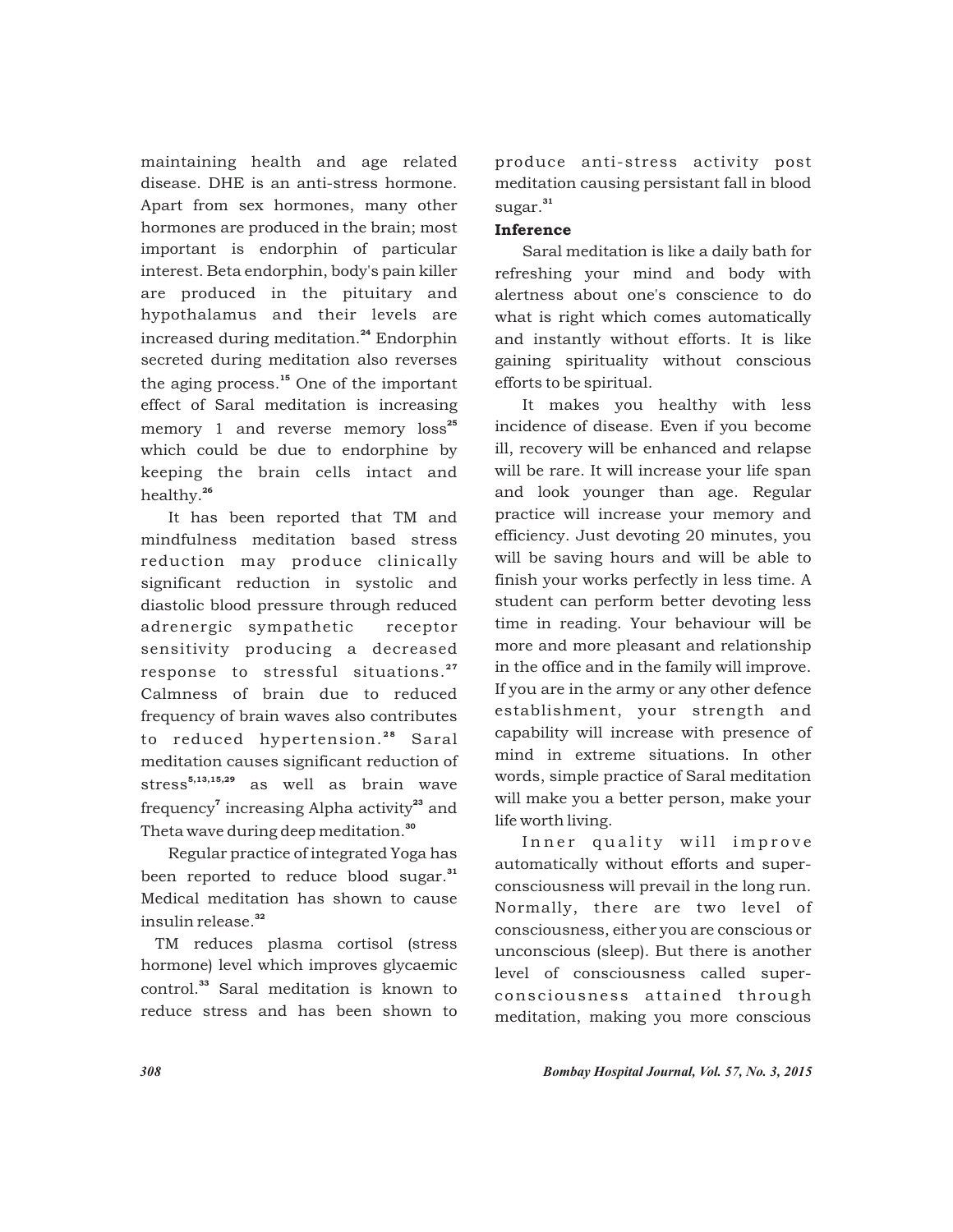while awake with full of wisdom distinctly superior from others.

## Practice of Saral meditation

Step-1: Select a quite room or a place (if not available get up in the early morning), Wear clean clothes without shoes, phone off the hook.

Step-2: Sit strait, close eyes. Focus your attention at the junction of nose and forehead.

Step-3: Remain conscious of your breathing-both inspiration and expiration. Mind may roam about - let it be, but be conscious of breathing when it comes back.

Step-4: As days go on, breathing will be calm, slower with lesser and lesser amplitude-a stage will come as if breathing has stopped completely but conscious within - stage of absolute silence - the tranquillity.

Step-5: When meditation is completedrelax in any comfortable position - slowly open your eyes and close slowly - repeat once more before taking normal position.

Step-6: While not at work (work is meditation) and mind is free - try to remain conscious of breathing (new element).

## Conclusion

Saral meditation is for the millions to benefit, already demonstrated to more than a lakh people and online through book. By devoting 20 minutes you get energy for the whole day to perform better and with satisfaction. It reduces the frequency of brain cycle and balances body and mind with general well being and alertness in taking right decision at right time. Regular practice increases life span worth living with achievements. In the long

run you can reach the state of superconsciousness without being aware of it.

#### References

- 1. Scientific research on Maharshi's Transcendental meditation,a review. Maharshi University press, Fairfield, USA, 1993
- 2. ORME-Johnson DW and Farrow TEDS scientific research on Transcendental meditation program. Collective papers. Vol. Rhe3 in Welter W Germany MERU press,1977
- 3. Shah AH, Joshi SV, Mehtrotra PP, Dhar HL. Effect of Saral meditation on intelligence, performance and cardiovascular function. Ind. J. Med. Sc, 2001, 55(11);604-8.
- 4. Dhar HL. Mechanism of Saral meditation without mantra that improve all round quality life. Bombay Hospital Journal. 2004, 46(3);291- 94.
- 5. AH Shah, SV Joshi, Naina Podar, HL.Dhar. Effect of Saral meditation - Comparative study of short and long term practice.2003,45(4);586-89
- 6. Dhar HL. Saral meditation Key to all round Success and Quality life. Holistic Health Centre and Research, 15, Gokhale Rd, Dadar, Mumbai-400028.
- 7. Dhar HL.Values of Meditation. Bhavan's Journal, November30,2006;69-70
- 8. Recent advances on anti-aging. J. Gerontol. 2007, 21(1);87-90
- 9. Dhar HL. Meditation therapy. The Indian Practitioner, June20,61(6);372-6
- 10. Dhar HL. Meditation therapy in cardiovascular and metabolic disorders, special reference to coronary artery disease and Diabetes. Bombay Hospital Journal 2009,51(4);472-75.
- 11. Dhar HL. Scientific approach to Meditation. Current Medical Trends. 2006,10;1932-38.
- 12. Dhar HL. Why Meditation? Bombay Hospital Journal. 2008,50(3);477-78.
- 13. Dhar HL. Stress management,special reference to executive and elderly. Bombay Hospital Journal. 2001,43(3);389-92.
- 14. Dhar HL. Symposium on sleep discords and meditayion. S.P. Jain Auditotium, Bombay Hospital, 8th March, 2003.
- 15. Dhar HL. A Brief on Saral meditation. BHJ 2009, 51920; 235-38.
- 16. Dhar HL. Meditation for young, old and for the sick. Ind. J. Clin. Practice 2006,16(10);25-30
- 17. Dhar HL. Meditation therapy and Saral

*Bombay Hospital Journal, Vol. 57, No. 3, 2015 309*